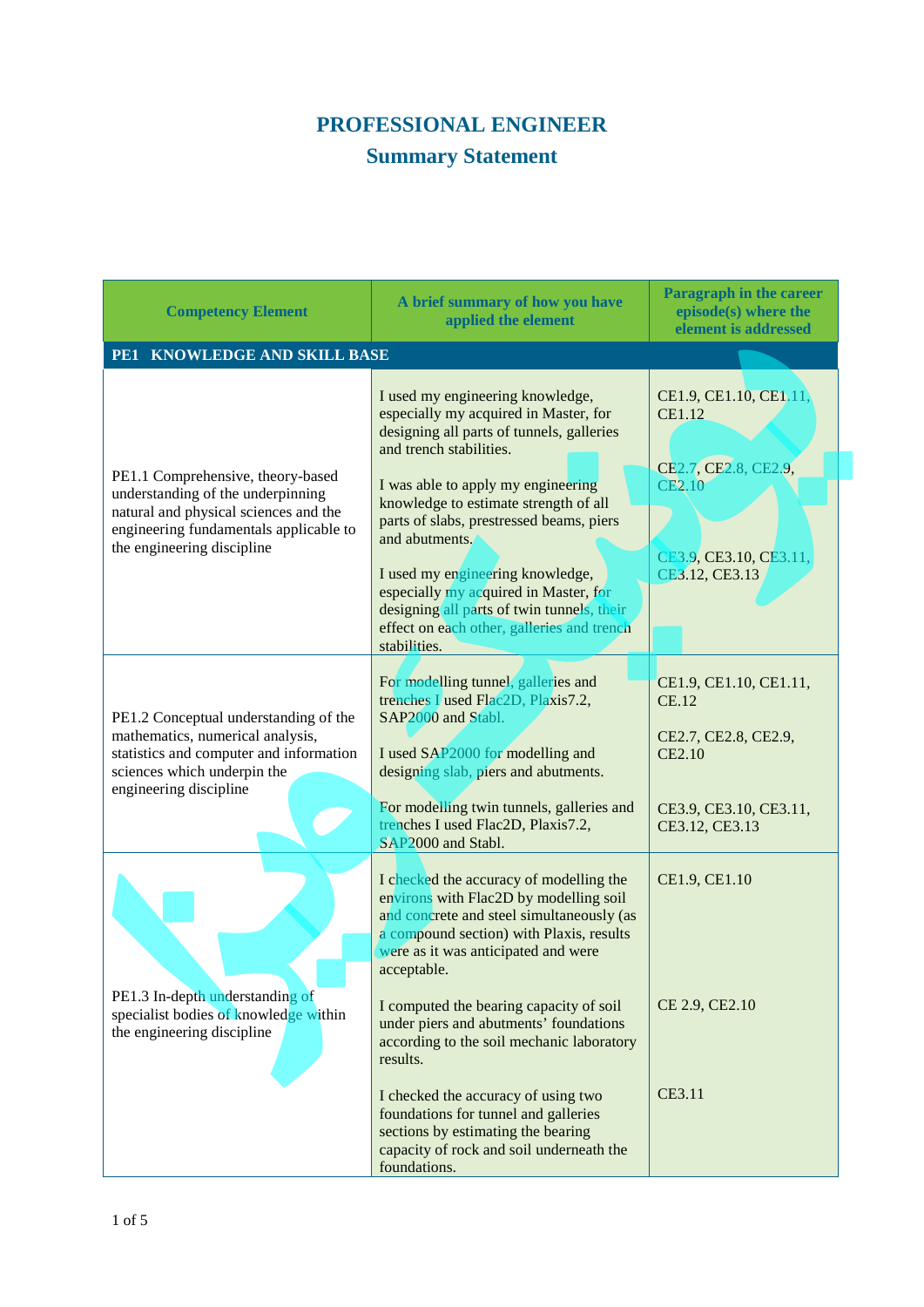| PE1.4 Discernment of knowledge<br>development and research directions<br>within the engineering discipline                                                | I did lots of research to choose a section<br>in which a line for compulsory stop of<br>vehicles is considered.<br>I read in different books and investigated<br>a lot to choose optimum distance between<br>piles to work as a group and have the best<br>performance and efficiency. | CE1.6<br>CE2.9, CE2.10        |  |
|-----------------------------------------------------------------------------------------------------------------------------------------------------------|----------------------------------------------------------------------------------------------------------------------------------------------------------------------------------------------------------------------------------------------------------------------------------------|-------------------------------|--|
|                                                                                                                                                           | I took advantage of my experience and<br>researches to appropriately prioritize<br>parts of the project.                                                                                                                                                                               | CE3.9, CE3.10                 |  |
|                                                                                                                                                           | I had a great concern on selecting a<br>choice on first phase to have better access<br>to a famous ski ground near it.<br>In order to have minimum impact on                                                                                                                           | <b>CE1.7</b><br>CE2.3, CE 2.6 |  |
| PE1.5 Knowledge of contextual factors<br>impacting the engineering discipline                                                                             | environment, I tried to select a plan in<br>which the amount of cut and fill is lesser<br>than others.                                                                                                                                                                                 | <b>CE3.</b>                   |  |
|                                                                                                                                                           | I had a great concern about the global and<br>social responsibilities. As these tunnels<br>were twins, I should notice probability of<br>fire and a way for getting rid of it. So an<br>access path between two tunnels was<br>proposed as an exit way in case of fire.                |                               |  |
|                                                                                                                                                           | I did my best to design the section of the<br>tunnel lining and steel area according to                                                                                                                                                                                                | <b>CE1.10</b>                 |  |
| PE1.6 Understanding of the scope,<br>principles, norms, accountabilities and<br>bounds of contemporary engineering<br>practice in the specific discipline | the existent codes and norms.<br>As my experience with related norms, I<br>found that previous layout for prestressed<br>cables were not suitable for this project's                                                                                                                   | CE2.7                         |  |
|                                                                                                                                                           | beam. So I did my best to lay them in a<br>better position.<br>I used paper which is a new method<br>and bound for estimating earthquake<br>forces for overburden structures<br>instead of old ways of calculating<br>.them                                                            | CE3.10, CE3.13                |  |
| ENGINEERING APPLICATION ABILITY<br><b>PE2</b>                                                                                                             |                                                                                                                                                                                                                                                                                        |                               |  |
|                                                                                                                                                           | I found problems in modelling the tunnel<br>section with Flac2D, while I compared it<br>with plaxis7.2.                                                                                                                                                                                | <b>CE1.9</b>                  |  |
| PE2.1 Application of established<br>engineering methods to complex<br>engineering problem solving                                                         | I found problems in drawings while<br>checking and corrected them in time for<br>execution.                                                                                                                                                                                            | CE2.11                        |  |
|                                                                                                                                                           | I figured it out that I could not use the<br>same earthquake factor for both types of<br>galleries.                                                                                                                                                                                    | CE3.13                        |  |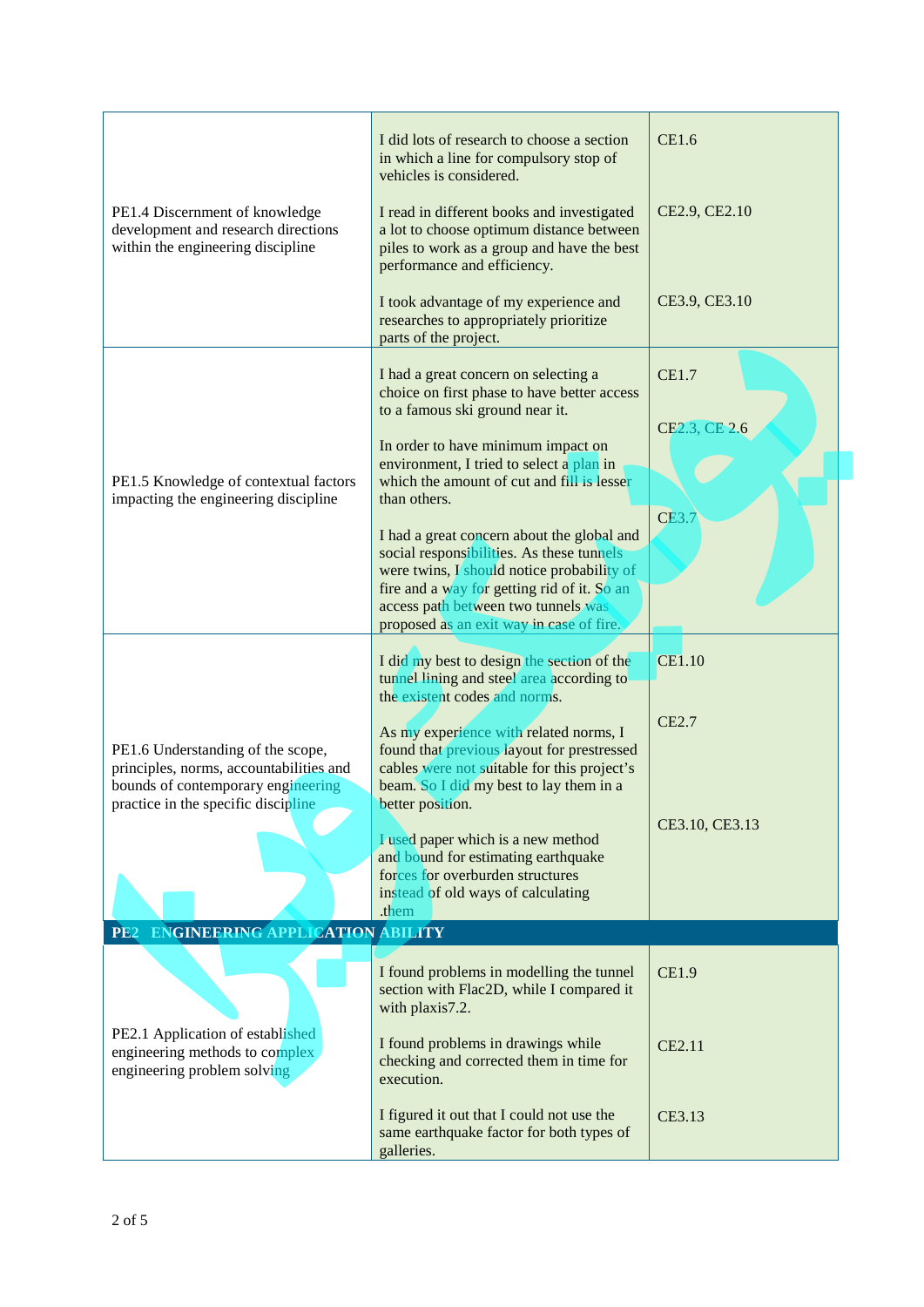|                                                                                                        | I did my best to be as professional as<br>possible in use of Plaxis, Flac2D and<br>Sap2000.                                                                                                            | CE1.9, CE1.10, CE1.11,<br><b>CE1.12</b>          |
|--------------------------------------------------------------------------------------------------------|--------------------------------------------------------------------------------------------------------------------------------------------------------------------------------------------------------|--------------------------------------------------|
| PE2.2 Fluent application of engineering<br>techniques, tools and resources                             | As I am a geotechnical engineer and I had<br>so much experience in utilising soil test<br>reports outputs, I could extract all needed<br>information for designing footings in a<br>really short time. | CE2.9, CE2.10                                    |
|                                                                                                        | I had got lots of experience using stabl<br>software during my MS. Study, so I was<br>really expert when I wanted to model<br>trenches for getting their stabilities.                                  | <b>CE3.8</b>                                     |
| PE2.3 Application of systematic                                                                        | I did my best and designed tunnel lining<br>and galleries by use of my proficiency in<br>design.                                                                                                       | CE1.10, CE1.11, CE1.12<br>CE2.7, CE2.8, CE2.9,   |
| engineering synthesis and design<br>processes                                                          | I employed my technical knowledge to<br>design slab, piers and abutments.                                                                                                                              | CE2.10                                           |
|                                                                                                        | I designed twin Tunnel lining and<br>galleries by use of my proficiency in<br>engineering design.                                                                                                      | CE3.8, CE3.9, CE3.10,<br>CE3.11, CE3.12, CE.3.13 |
| PE2.4 Application of systematic<br>approaches to the conduct and<br>management of engineering projects | I used my supervision experience to<br>conduct the project efficiency; so<br>proceeded the project on time.                                                                                            | CE1.9, CE1.13                                    |
|                                                                                                        | I applied my knowledge to properly<br>model all parts of the bridge in Sap2000.<br>I utilized my managing experience to                                                                                | CE2.7, CE2.9, CE2.10<br>CE3.14                   |
| PROFESSIONAL AND PERSONAL ATTRIBUTES<br>PE3                                                            | carry out the project smoothly.                                                                                                                                                                        |                                                  |
|                                                                                                        | I applied proper codes and standards for<br>designing tunnel and galleries.                                                                                                                            | CE1.10, CE1.11, CE1.12                           |
| PE3.1 Ethical conduct and professional<br>accountability                                               | I did my best to be as responsible as<br>possible and be accountable in designing<br>all parts of bridges (slab & cables, piers,                                                                       | CE2.7, CE2.9, CE2.10                             |
|                                                                                                        | abutments and piles).<br>I attempted to consider safety and<br>executed the suitable standards and also<br>newest methods for designing.                                                               | CE3.9, CE3.10, CE3.11                            |
| PE3.2 Effective oral and written                                                                       | We divided the project into parts and<br>each part was done by one engineer, I had<br>to get the first results from other<br>engineers to design tunnel and galleries. I                               | CE1.9, CE1.10                                    |
| communication in professional and lay<br>domains                                                       | tried to have a good communication with<br>them to increase the project speed.                                                                                                                         |                                                  |
|                                                                                                        | I had good communication with other<br>engineers and especially with drafters to<br>facilitate the job and decrease the project                                                                        | CE2.6, CE2.11                                    |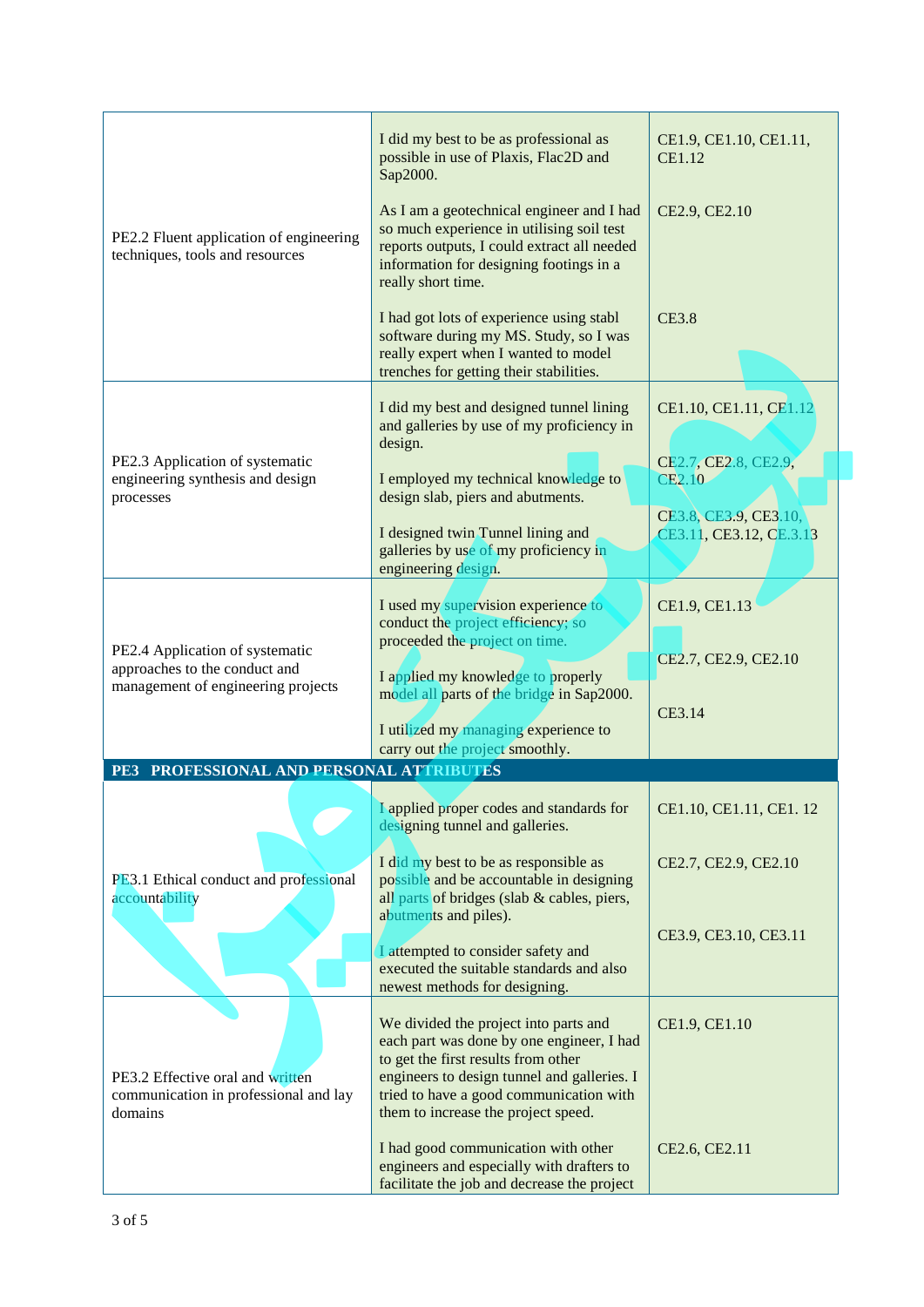|                                                               | time consuming.                                                                                                                                                                                                                                                                                                                                                                                                                                                                    |                                                  |
|---------------------------------------------------------------|------------------------------------------------------------------------------------------------------------------------------------------------------------------------------------------------------------------------------------------------------------------------------------------------------------------------------------------------------------------------------------------------------------------------------------------------------------------------------------|--------------------------------------------------|
|                                                               | I made constructive connection with<br>client's representative by arranging some<br>inspection sessions during the time which<br>project was running to see their needs for<br>speeding up the project construction.                                                                                                                                                                                                                                                               | CE3.8, CE3.9                                     |
| PE3.3 Creative innovative and<br>proactive demeanor           | I made suitable changes to task order and<br>scheduling to save time.<br>I designed an efficient support for slab<br>and girders at piers and selected the<br>optimum distance for piles.<br>I used the  paper which is a new<br>method for estimating earthquake<br>forces for overburden structures instead<br>.of old ways of calculating them                                                                                                                                  | CE1.9, CE1.13<br>CE2.9, CE2.10<br>CE3.10, CE3.13 |
| PE3.4 Professional use and<br>management of information       | For reports preparation, I used MS-Office<br>package. I included diagrams, figures and<br>engineering sketches in it which covered<br>the required technical and engineering<br>issues of project which consisted of soil<br>mechanic laboratory result, shop drawing,<br>estimating booklet, etc<br>I saved all my documents and laboratory<br>reports and meeting notes held during the<br>project and used them later when useful.<br>I collected all the documents and used my | CE1.13<br>CE2.6, CE2.8, CE2.9<br>CE3.14          |
|                                                               | capability to prepare an estimation<br>booklet.<br>I applied my management skills to have a<br>constructive effect on the people within<br>the project getting input data, at the end<br>having good result in a very short time.                                                                                                                                                                                                                                                  | CE1.6, CE1.9, CE1.10,<br><b>CE1.12</b>           |
| PE3.5 Orderly management of self, and<br>professional conduct | I had a good connection with my team,<br>which helped the project meet its needs,<br>and as a leader I improved my skills by<br>working well with people.<br>I managed the project efficiently and well<br>communicated with others.                                                                                                                                                                                                                                               | CE2.11<br>CE3.6, CE3.9                           |
| PE3.6 Effective team membership and<br>team leadership        | I used good management techniques and<br>my engineering knowledge to raise<br>efficiency of the project and have a good<br>harmony between team members'<br>responsibilities in order to reduce time<br>and increase efficiency of the project.                                                                                                                                                                                                                                    | CE1.9, CE1.13                                    |
|                                                               | As the best path should be selected, a<br>team was made and missioned were done;<br>at last all information was gathered and<br>the best choice was opted.                                                                                                                                                                                                                                                                                                                         | <b>CE2.3</b>                                     |